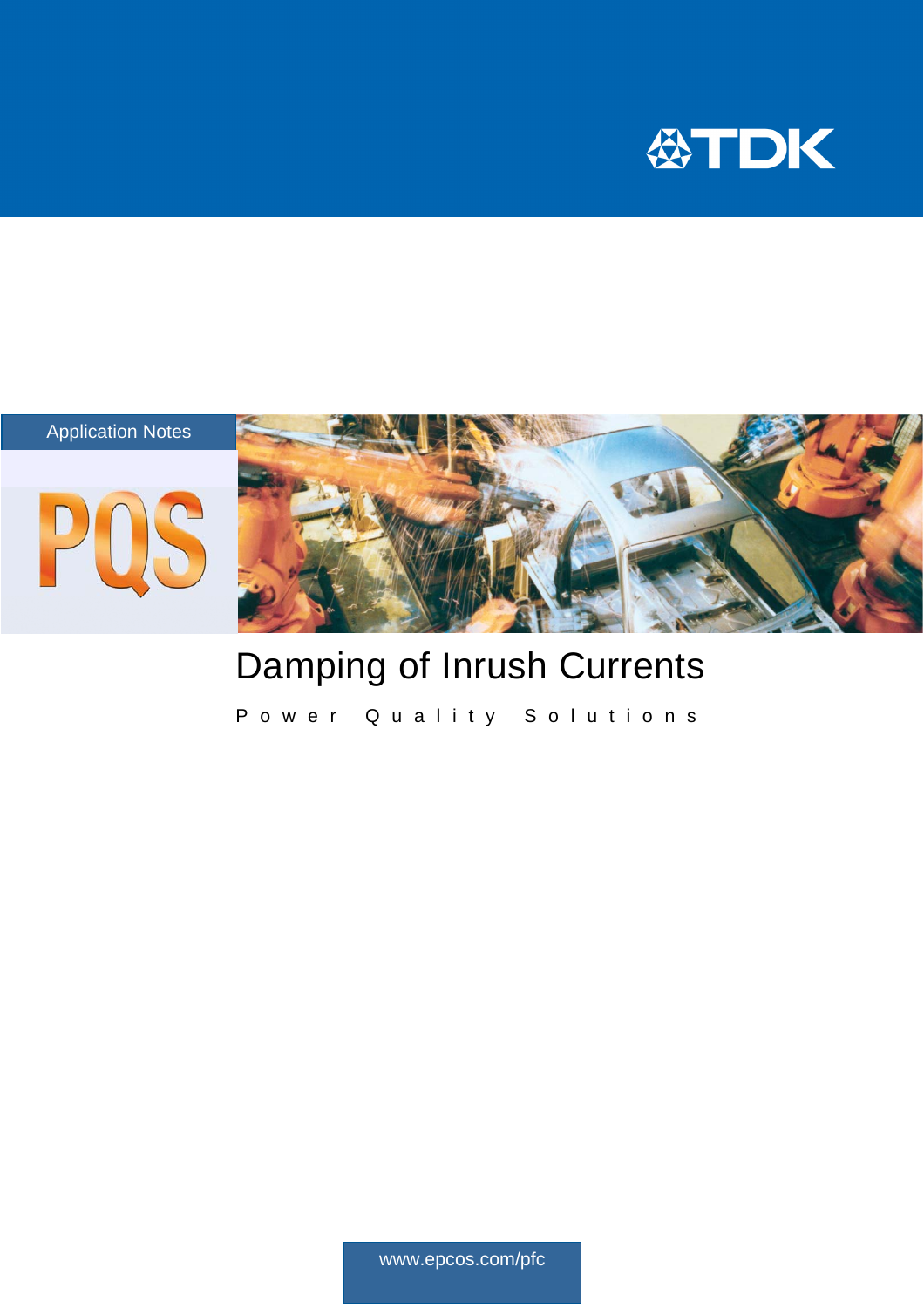

The collection of "PQS Application Notes" is a library with in-depth information on PFC applications, case studies and reference projects. It also serves as a helpdesk for all topics relating to PFC and PQS, is suitable for training purposes and is designed to answer frequently asked questions.

Each issue will focus on a particular application topic, a specific solution or a topic of general interest. The aim is to share the extensive knowledge gained globally by EPCOS PFC experts with regional staff who deal with PFC and PQS. The authors of the PQS Application Notes have extensive experience in the field of PFC and PQS and a professional background as electrical/design engineers or product marketing managers throughout the world.

These PQS Application Notes are issued from time to time and can be downloaded from the EPCOS Internet under www.epcos.com/pfc

Please contact the EPCOS PM department in Munich if you wish to receive the latest issue of the PQS Application Notes automatically by e-mail. A list with available titles may also be obtained from the PM department in Munich.

#### **Important Notes**

Some parts of this publication contain statements about the suitability of our products for certain areas of application. These statements are based on our knowledge of typical requirements that are often placed on our products for a particular customer application. It is incumbent on the customer to check and decide whether a product is suitable for use in a particular application. This Application Note may be changed from time to time without prior notice. Our products are described in detail in our data sheets. The Important Notes (www.epcos.com/ImportantNotes) and the product-specific warnings and cautions must be observed. All relevant information is available through our sales offices.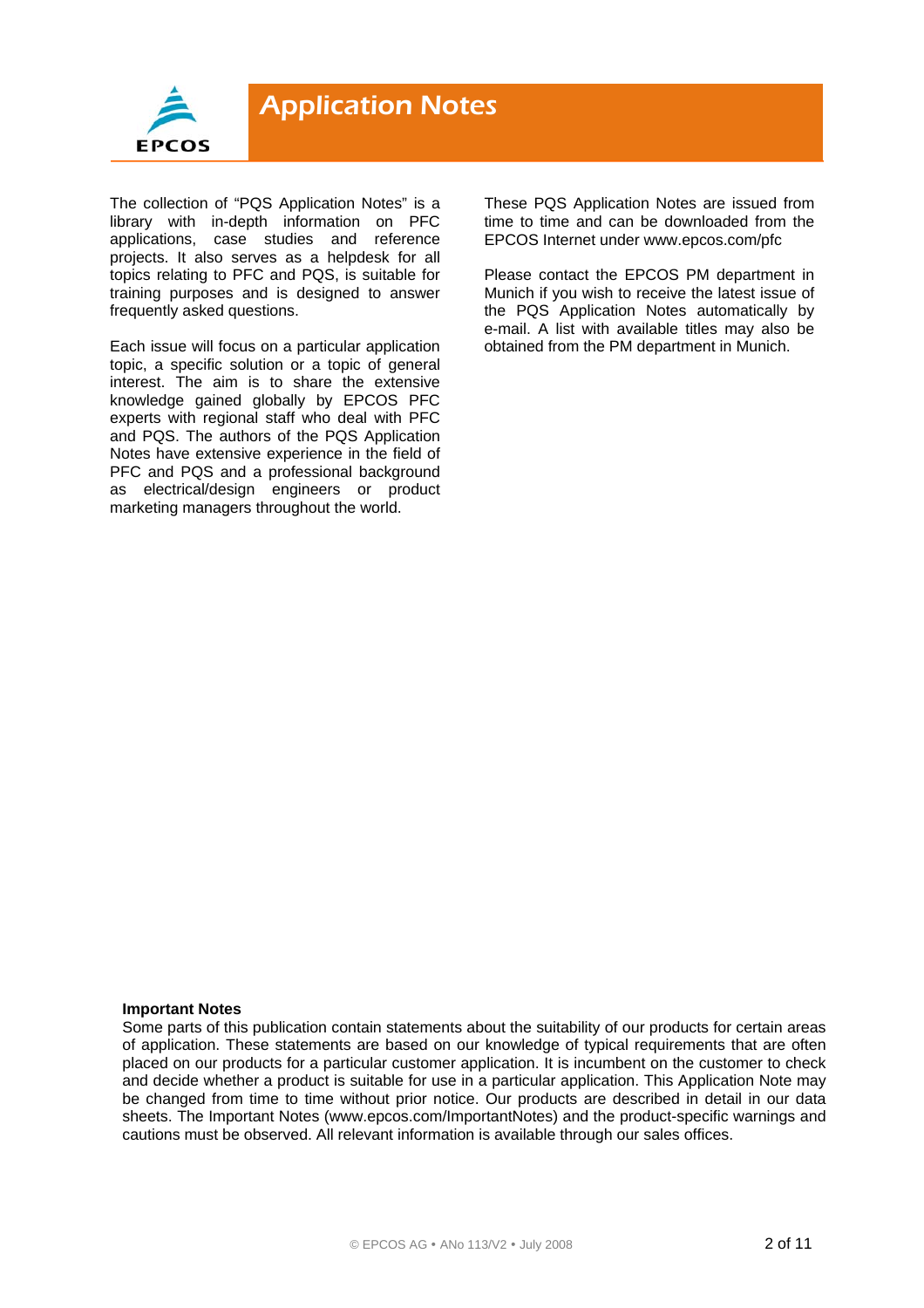

#### **Foreword**

Switching of capacitors means a tremendous stress for the complete PFC-system. Connecting PFC capacitors to a grid means a similar effect like a short circuit to the device if it is not protected by the appropriate switching device.

Capacitor contactors with damping resistors have become almost a must in PFCapplications.

EPCOS is offering a broad range of wellapproved contactor series, covering a range from 12.5 to 100 kvar. Especially the new 100 kvar contactor means a significant cost reduction, as now just one device can be used instead of coupling two of 50 kvar each.



#### **The Author**

*Ayşe Kartal* is part of the PFC product marketing team at EPCOS HQ/Munich, responsible for product marketing for selected countries. Before joining the PFC department in Munich, she worked for EPCOS Turkey Sales. In that position, she gained professional experience in applications including harmonic measurements and all kinds of power quality solutions.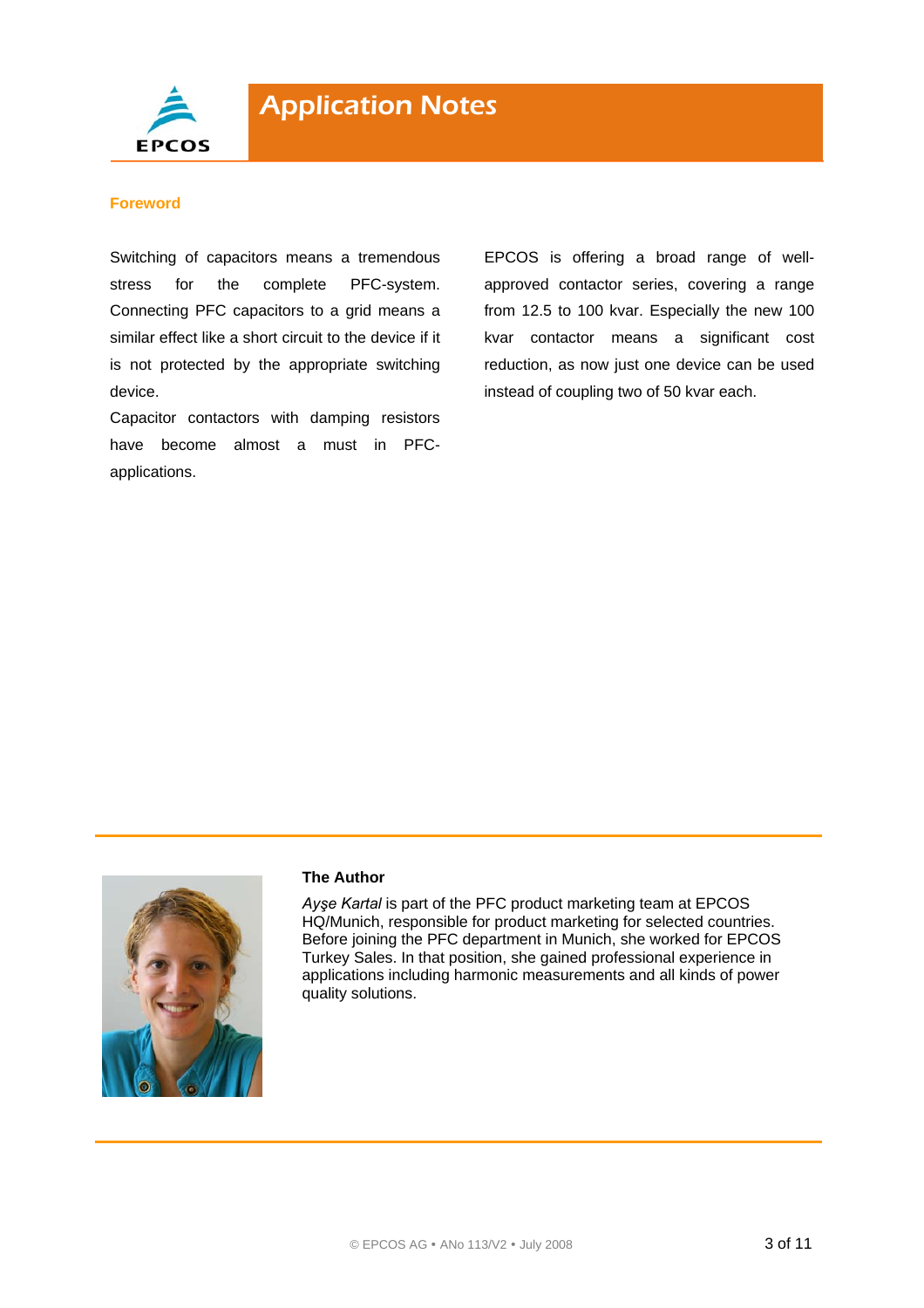

#### **Contents**

| Damping of inrush current |  |  |
|---------------------------|--|--|
| $\mathbf 1$ .             |  |  |
|                           |  |  |
|                           |  |  |
|                           |  |  |
|                           |  |  |
| 2.                        |  |  |
|                           |  |  |
|                           |  |  |
| <b>Tale</b>               |  |  |
| 3.                        |  |  |
| ш                         |  |  |
|                           |  |  |
|                           |  |  |
|                           |  |  |
|                           |  |  |
| $\mathbf{4}$              |  |  |
|                           |  |  |
|                           |  |  |
|                           |  |  |
| 5.                        |  |  |
| 6.                        |  |  |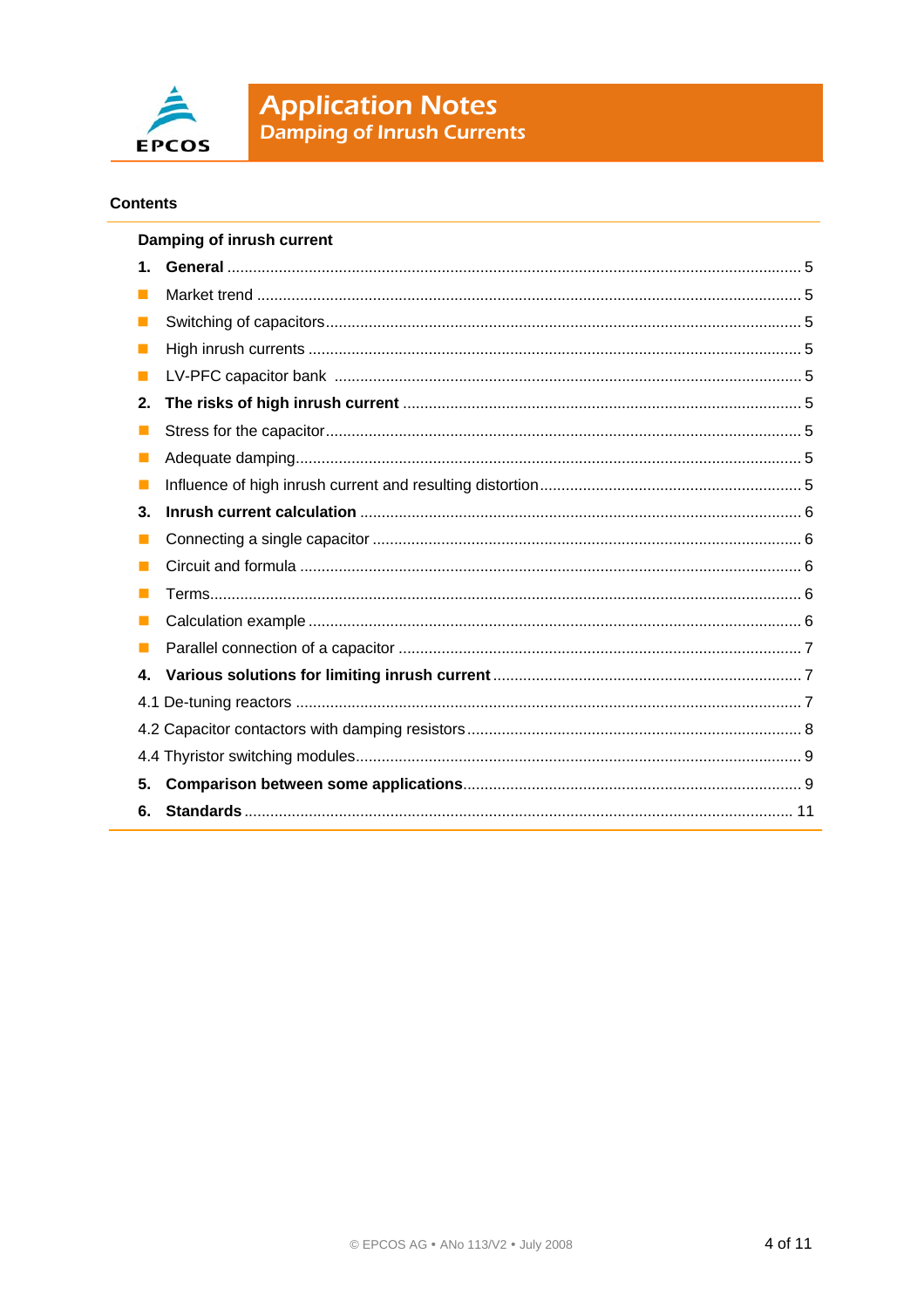

#### Power Factor Correction

# **Damping of Inrush Currents in Low-Voltage PFC Equipment**

#### 1. General

The **market trend** to reduce losses in modern low-voltage power factor correction capacitors and the requirement for high output density results in reduced ohmic resistance in PFC capacitors.

Especially the **switching of capacitors** in parallel to others of the bank, already energized, causes extremely **high inrush currents** of up to 200 times the rated current, and is limited only by the ohmic resistance of the capacitor itself. According to the formula (Eq. 1), such a capacitor's AC resistance is very low and thus permits this high inrush current.

$$
X_c = \frac{1}{2 \cdot p \cdot f \cdot c}
$$

Switching operation:

$$
\begin{aligned} f \rightarrow^\infty &\rightarrow X_c \rightarrow 0 \rightarrow \hat{I} \rightarrow 200 \star I_R \\ \text{Eq. 1} \end{aligned}
$$



**Fig. 1:** High inrush current for grid, high balancing currents for capacitors

#### **LV-PFC capacitor bank**

Inrush current (pulse) is a factor of:

- Remaining capacitor voltage due to fast switching in automatic capacitor banks
- Short circuit power of supply transformer
- **D** Output of capacitor switched in parallel to output of others already energized
- Fault level of supply network
- Ohmic resistance of capacitor itself, distribution switch gear and connection cables or conductors







**Fig. 3:** Inrush current by connecting capacitors in parallel

#### 2. The risks of high inrush current

Connecting LV-PFC capacitors without damping to an AC grid **stresses the capacitor** similar to a short-circuit. To avoid negative effects and to improve a capacitor's lifetime, **adequate damping** of inrush currents is highly recommended.

#### **Influence of high inrush current and resulting distortion**

- High stress on the capacitor reduces lifetime
- Welding or fast wear-off of the main contacts of contactors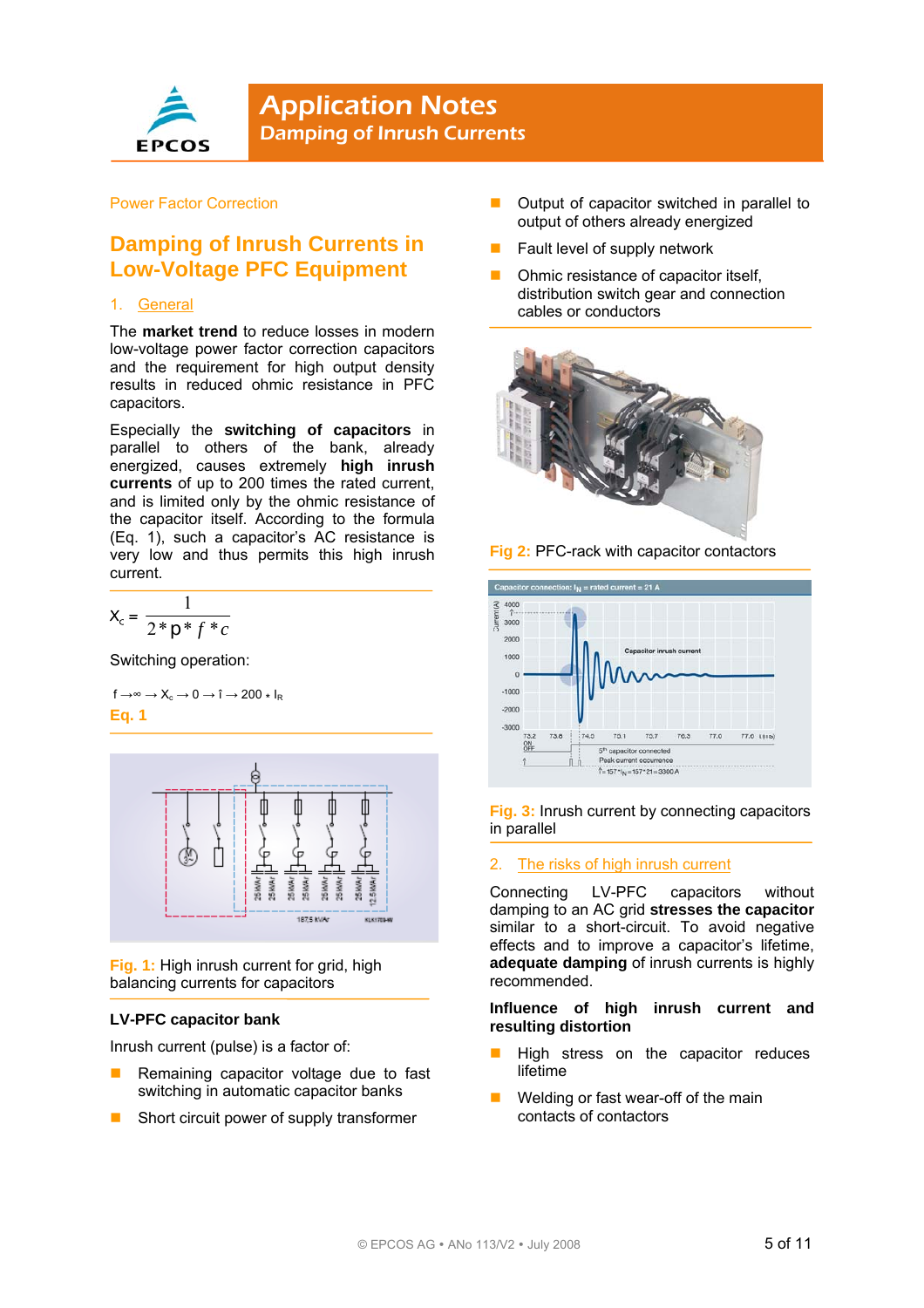

- Negative effects on power quality (e.g. voltage transients)
- **Overvoltage** 
	- Insulation problems
	- Defects of electronic equipment
	- Production stop
- **Undervoltage/voltage zero crossing** 
	- Measurement failure
	- Problems with numeric controlled equipment
	- Production stops due to computer failure
- High cost of maintenance and production standstill



**Fig. 4**: Capacitors for Power Factor Correction: PhaseCap, PhaseCap HD, PhiCap, PoleCap, **MKV** 



**Fig. 5:** Inrush measurement of capacitor steps; voltage at 0.69 kV-busbar

Switching of power factor correction (PFC) capacitors is not only related to high currents but also related to high voltage transients, causing further degradation of power quality, if the negative influence is not prevented by damping.

#### 3. Inrush current calculation

#### **Connecting a single capacitor:**

#### **Circuit and formula**





#### **Terms**

| Peak inrush current               | I <sub>peak</sub> | [A]        |
|-----------------------------------|-------------------|------------|
| Transformer shortcircuit power Sk |                   | [kVA]      |
| Rated capacitor output            | Q                 | [kvar]     |
| Rated capacitor current           | le                | [A]        |
| Rated voltage                     | $U_{R}$           | [V]        |
| Ohmic resistance =                | $X_{C}$           | $\Omega$   |
| $3*U_R^2* (1/Q1+1/Q2)$            |                   |            |
| Grid impedance =                  | x.                | <u>[Ω]</u> |
| $ω * L(Ω)$ including              |                   |            |

- contactor
- fuse
- busbars

#### **Calculation example**

#### Given parameters

Grid connection of a single 50 kvar capacitor, no other capacitor connected:

- Grid 400 V/50 Hz
- **Transformer short-circuit voltage: 5%**
- **Transformer output: 1600 kVA**
- Capacitor  $Q = 50$  kvar;  $I_R = 72$  A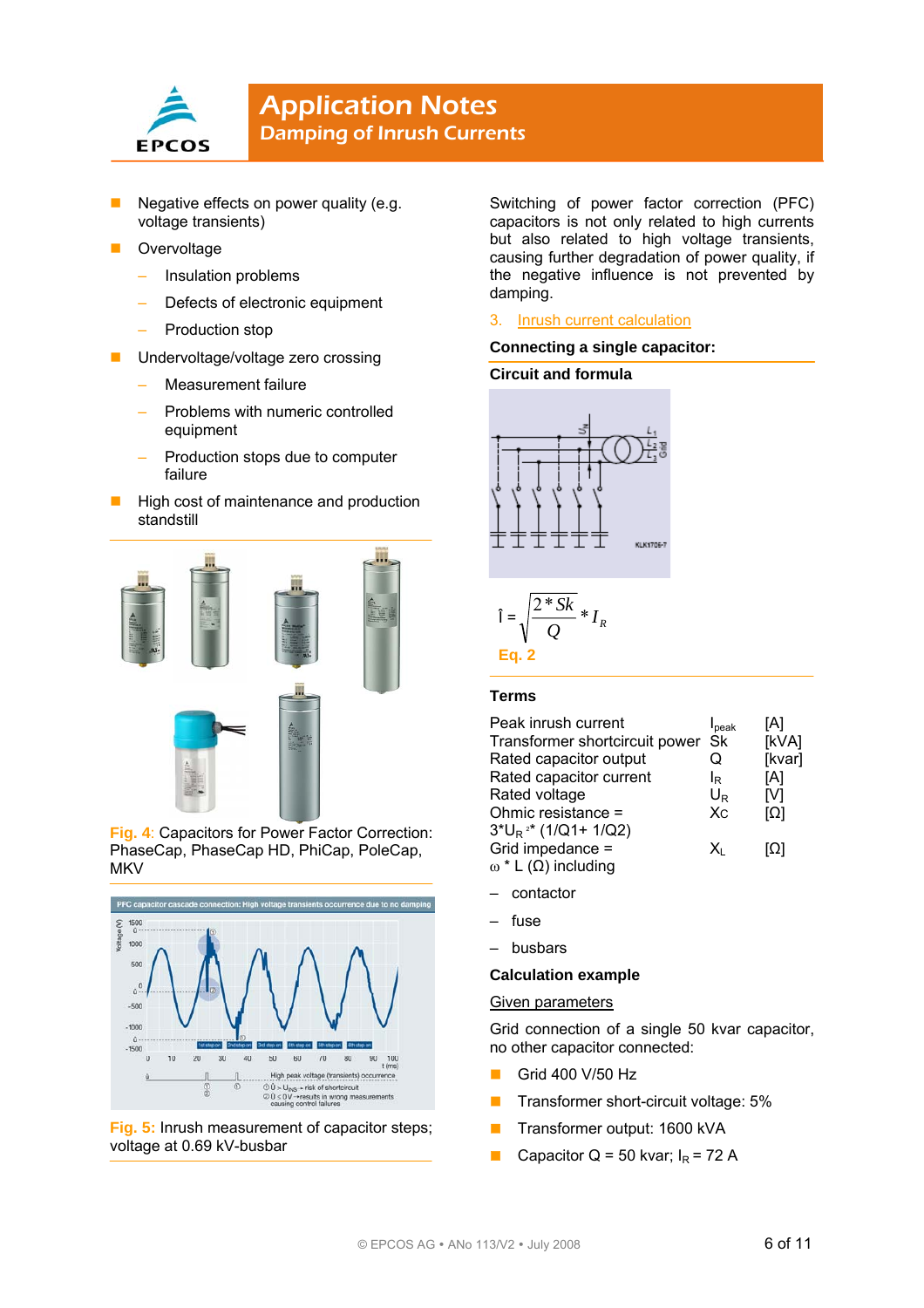

$$
\hat{\mathbf{i}} = \sqrt{\frac{2 * \frac{1600kVA}{0.05}}{50kvar}} \times 72 \text{ A} = 2575 \text{ A}
$$

The inrush current is approximately 35 times the rated current.

**Result:** Typical inrush currents are 10 – 40 times the rated current for single capacitors during connection.

#### **Connecting a parallel capacitor:**

#### **Circuit and formula**



$$
\hat{\mathbf{l}} = \frac{\sqrt{2} * U_R}{\sqrt{X_C * X_L}}
$$

**Eq. 3** 

#### Given parameters

Connection of a 50 kvar capacitor, other 300 kvar capacitors are already connected:

- Grid 400 V/50 Hz
- **Transformer short-circuit voltage: 6%**
- **Transformer output: 630 kvar**
- $Q_1 = 50$  kvar
- $Q_2$  = 300 kvar
- $IN = 72 A$ ;  $U_R = 400 V$ ; f = 50 Hz

$$
X_C = 3 \cdot U_R^2 \cdot \left( \frac{1}{Q_1} + \frac{1}{Q_2} \right) = 11.2 \Omega
$$

 $L/b$ hase = 0.4  $uH$  (empirical)  $X_L = ω * L = 2 * π * f * L = 0.125 mΩ$ 

$$
\hat{\mathbf{i}} = \frac{\sqrt{2} * 400V}{\sqrt{11.2\Omega * 0.125 * 10^{-3} \Omega}} = 15.118,6 \text{ A}
$$

The inrush current is approximately 210 times the rated current.

**Result:** Typical inrush currents are 100 – 250 times rated current for single capacitors in parallel connection to other capacitors in operation.

4. Various solutions for limiting inrush current

#### 4. 1 Detuning reactors

#### **Series anti-harmonic reactors**

In detuned capacitor banks the inductivity of filter circuit reactors provides an excellent damping effect for limiting inrush current. Fig. 7 and fig. 8 show the situation for connection of a detuned (reactor and capacitor) and standard system.

The peak current of a conventional capacitor is higher than 1000 A. The peak current of detuned capacitors is only approx. 100 A. The purpose of filter circuit reactors is of course not the damping of inrush current, but this example shows that in the case of detuned capacitors no additional damping measures are required.



**Fig. 6:** Harmonic filter reactor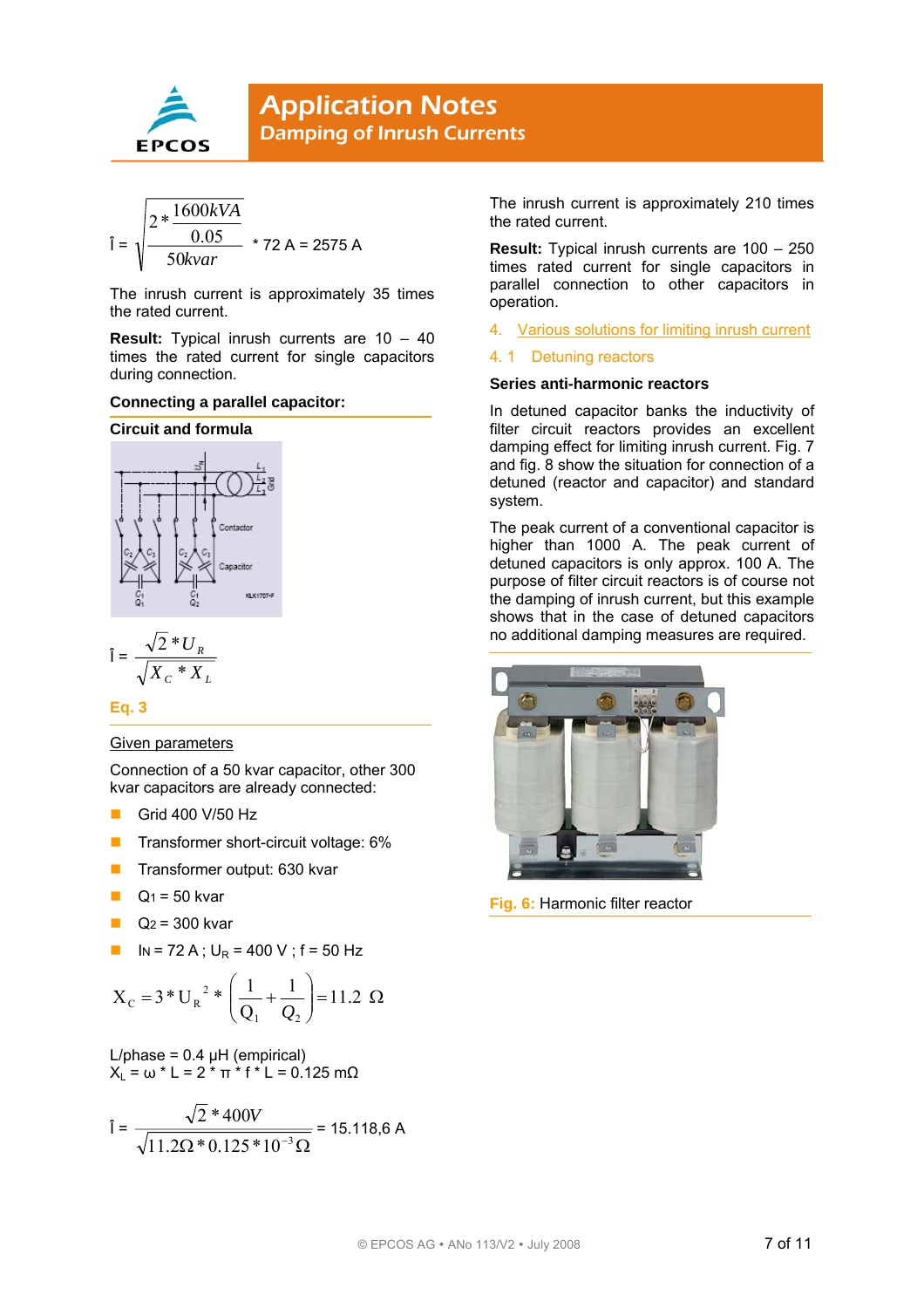



**Fig. 7:** 25 kvar (21 A/690 V), vertical: 500 A/div, horizontal: 0.625 ms/div



**Fig. 8:** 25 kvar (21 A/690 V), vertical: 50 A/div, horizontal: 10 ms/div

4.2 Capacitor contactors with damping resistors







#### **Fig. 10:** New Capacitor contactor 100 kvar

#### How does it work?

The series damping resistors are switched by so called pre-contacts or auxiliary contacts. The pre-contact closes before main contacts and preloads the capacitor leading to

- Reduced voltage differences
- **Limited peak current**
- $\blacksquare$  The resistor is temporarily in the circuit and has no thermal losses
- $\blacksquare$  The total resistance of the resistor wires is mainly ohmic, its inductance can be neglected. The coiling up of the damping resistors is only a matter of construction.
- **During operation (main contacts are** closed) the resistor wires are disconnected or shorted out, and do not cause any permanent losses at all. Due to the very short operation time (a few milliseconds only) during switch-on of the contactor, a long life cycle of the damping resistors is ensured.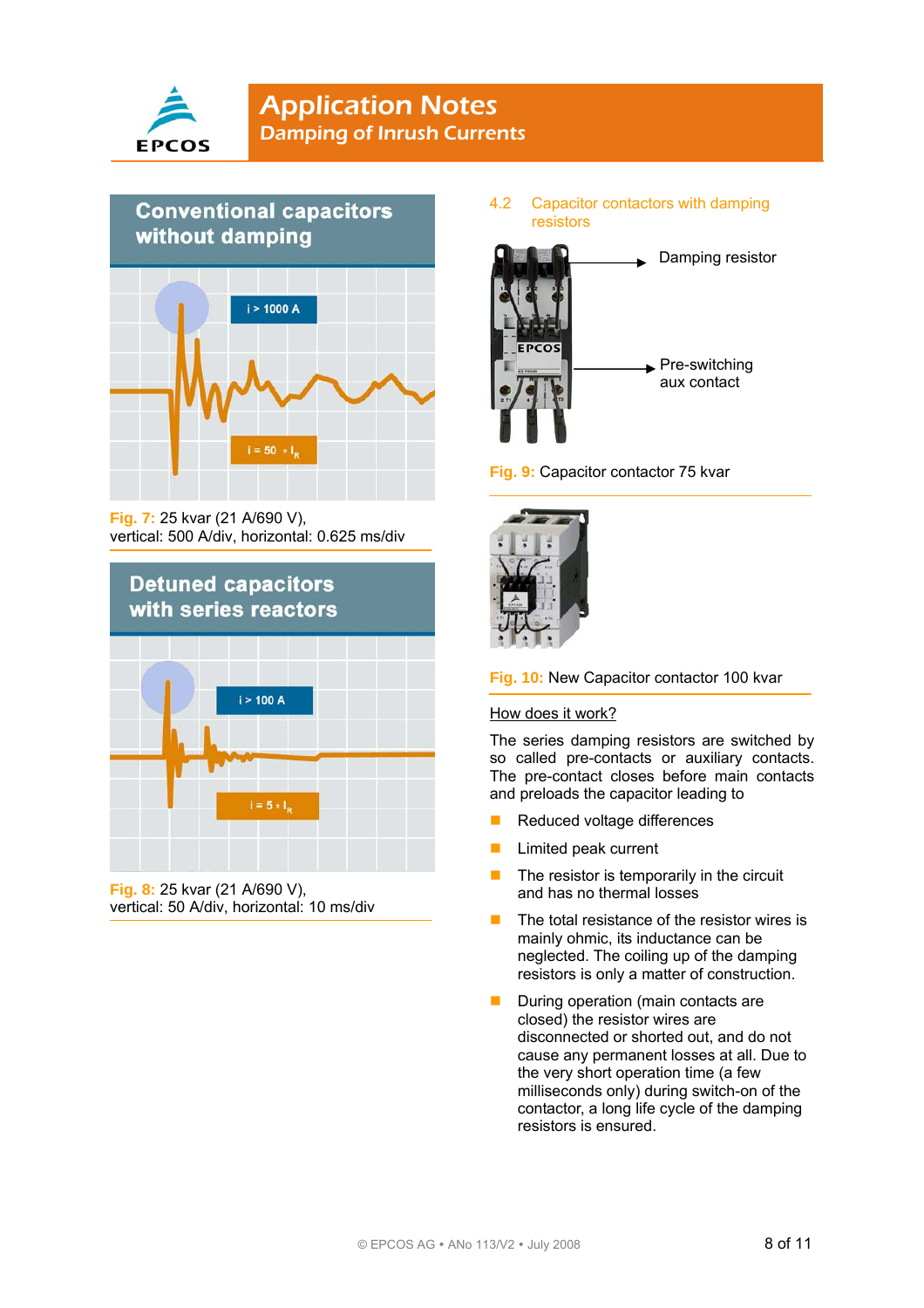



**Fig. 11:** Functional diagram

Due to pre-loading via aux. contacts the capacitor's voltage difference will be reduced. Consequently also the capacitor current according to the formula:

 $\hat{I} = C \cdot \frac{d_v}{d_v}$ *t d*

**Eq 4:** 

#### 4.3 Thyristor switching modules

Thyristors are not subject to mechanical wear.<br>Dispensing with mechanical contactors Dispensing with mechanical contactors eliminates a further problem: high inrush currents. The thyristor modules switch the capacitors at the zero crossing of the current, thus avoiding inrush currents that can be as high as 200 times the rated current.

This problem can be remedied with thyristor modules that permit any **number of switching cycles** and offer short switching times for rapidly changing loads. As the capacitors are switched by the thyristor at current zero crossing, high inrush currents are avoided.

The thyristor **switches the capacitor virtually**  without delay. As soon as the controller signal is applied to the thyristor, the current starts to flow through the capacitor and increases from zero to its peak value without any inrush current. As no inrush current peaks occur, no

dangerous voltage transients are generated either.



**Fig. 12:** Capacitor current switching by thyristor



#### **Fig. 13:** EPCOS product range TSM-modules

#### 5. Comparison between some applications

The following three diagrams show the difference between a capacitor's inrush current without and with damping series resistors when a capacitor is switched in parallel to an already energized capacitor bank/unit: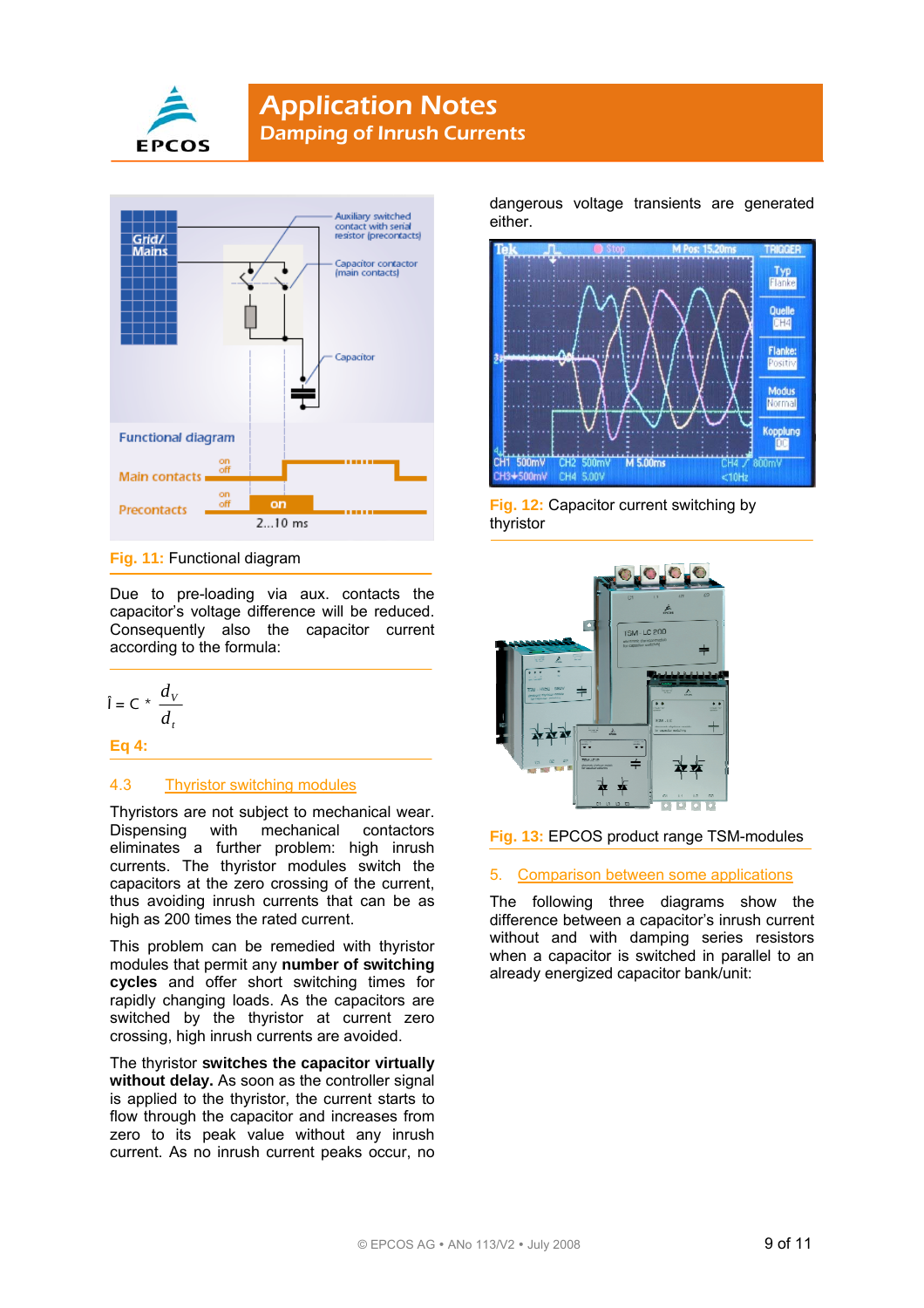



**Fig. 14:** 12.5 kvar (18 A/400 V), vertical: 250 A/div, horizontal: 0.5 ms/div



**Fig. 15:** 12.5 kvar (18 A/400 V), vertical: 250 A/div, horizontal: 0.5 ms/div



vertical: 200 a/div, horizontal: 10 ms/div

#### Facts and conclusion

- Rated current of 12.5 kvar/400 V capacitor is 18 A
- Peak inrush current without series resistors is 1200 A
- $\blacksquare$  Peak inrush current with series resistors is only 260 A
- **1200 A is equal to 66 times the rated** current
- Inrush current with series resistors is only one fifth of that of the standard contactor
- Substantial difference also in terms of power (integrated area)
- Superior switching behavior of contactor with series resistors compared with a standard contactor, results in extended life cycle of contactors as well as of capacitor
- **Improved power quality ensures trouble**free and safe operation of PFC-system and application